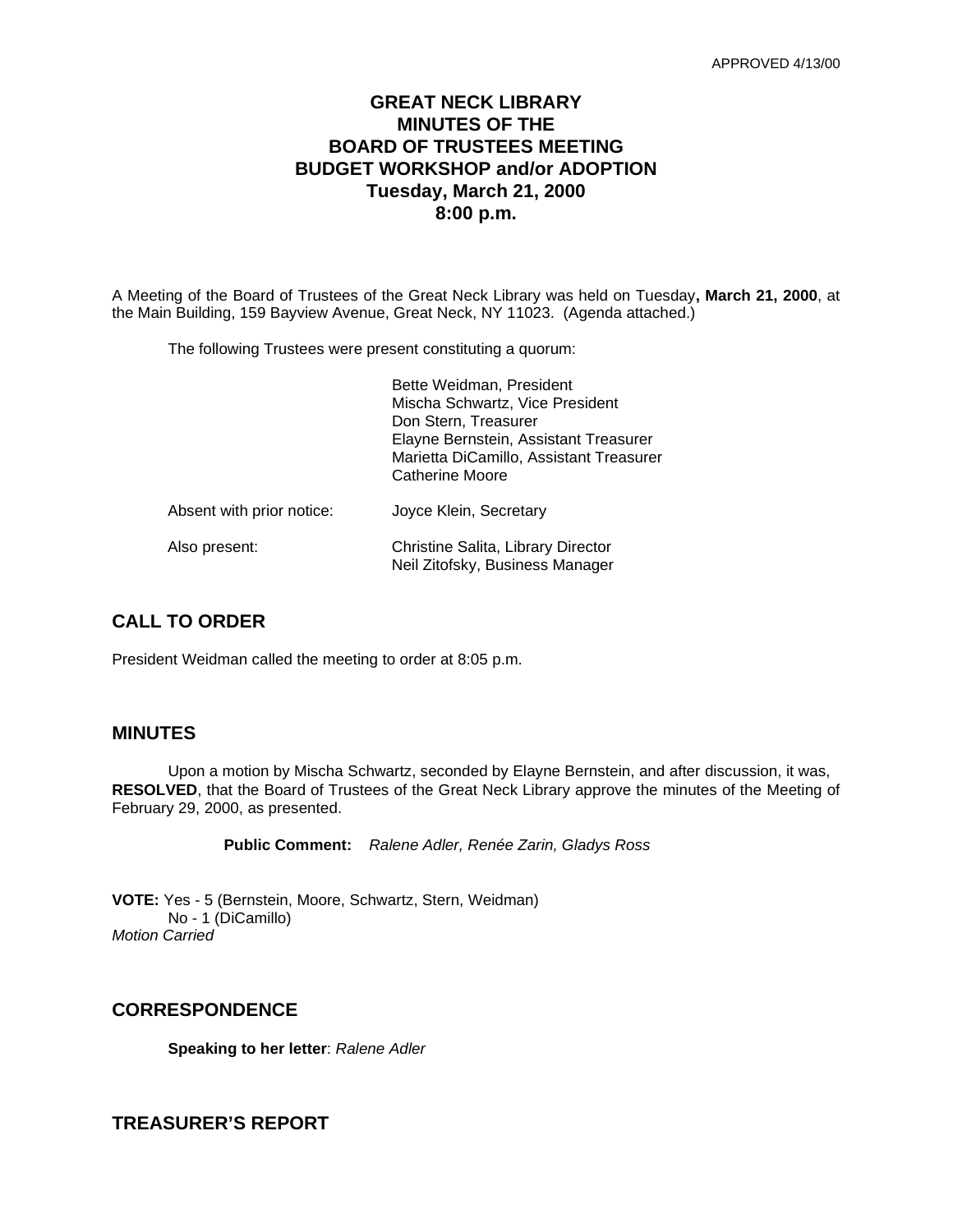Great Neck Library **Page 2 of 6** Minutes of the Regular Meeting March 21, 2000 of the Board of Trustees 8:00 p.m.

During the month of February, 2000, revenue received was \$881,613.24. Total expenses were \$463,875.55.

At the close of business, February 29, 2000, total operating fund holdings were \$2,036,465.43 which were on deposit at HSBC and The Bank of New York, and in Petty Cash funds at Main and the Branches.

Additionally, the balance of the Main Building and Special Services fund was \$1,099,387.94; the Automated Library fund was \$120,385.50; the Restricted Gift fund was \$17,453.41; the Branch and Special Services fund was \$197,426.03. These funds totaled \$1,434,652.88 on February 29, 2000.

Upon motion by Don Stern, seconded by Catherine Moore, and after discussion, it was,**RESOLVED,** that the Board of Trustees of the Great Neck Library, accept the March, 2000, Treasurer's Report with the Personnel Changes of March 1, 2000, through March 21, 2000.

**VOTE:** Yes - 6 (Bernstein, DiCamillo, Moore, Schwartz, Stern, Weidman) *Motion Carried Unanimously*

Upon motion by Don Stern, seconded by Catherine Moore, and after discussion, it was, **RESOLVED,** that the Board of Trustees of the Great Neck Library authorize the Treasurer to pay the persons named in the Check Register dated February 18, 2000, to March 16, 2000, Paid-Checks numbered 19126 and 19232, and To-Be-Paid Checks numbered 19233 through 19364, the sums set against their respective names, amounting in the aggregate to \$197,394.88

**VOTE:** Yes - 6 (Bernstein, DiCamillo, Moore, Schwartz, Stern, Weidman) *Motion Carried Unanimously*

## **PRESENTATION OF THE 1999 AUDIT BY GRABER & CO.**

Presenting the audit for the year ending December 31, 1999, was Henry Graber, of Graber & Co., assisted by Don Fischer. Mr. Graber considered the Library to have managed its funds in a prudent manner, consistent with general accounting practice. [Copy of audit report attached.]

> **Public Comment:** *Ralene Adler, William Morrill, Gladys Ross, Karen Rubin, Julian Kane*

Upon motion by Mischa Schwartz, seconded by Don Stern, and after discussion, it was, **RESOLVED,** that the Board of Trustees of the Great Neck Library accept the Auditor's report for the year ending December 31, 1999, as presented.

**VOTE:** Yes - 6 (Bernstein, DiCamillo, Moore, Schwartz, Stern, Weidman) *Motion Carried Unanimously*

[Henry Graber and Don Fischer left the meeting at 9:25 p.m.]

### **DIRECTOR'S REPORT** (attached hereto)

Main Library 'Ad Hoc" Committee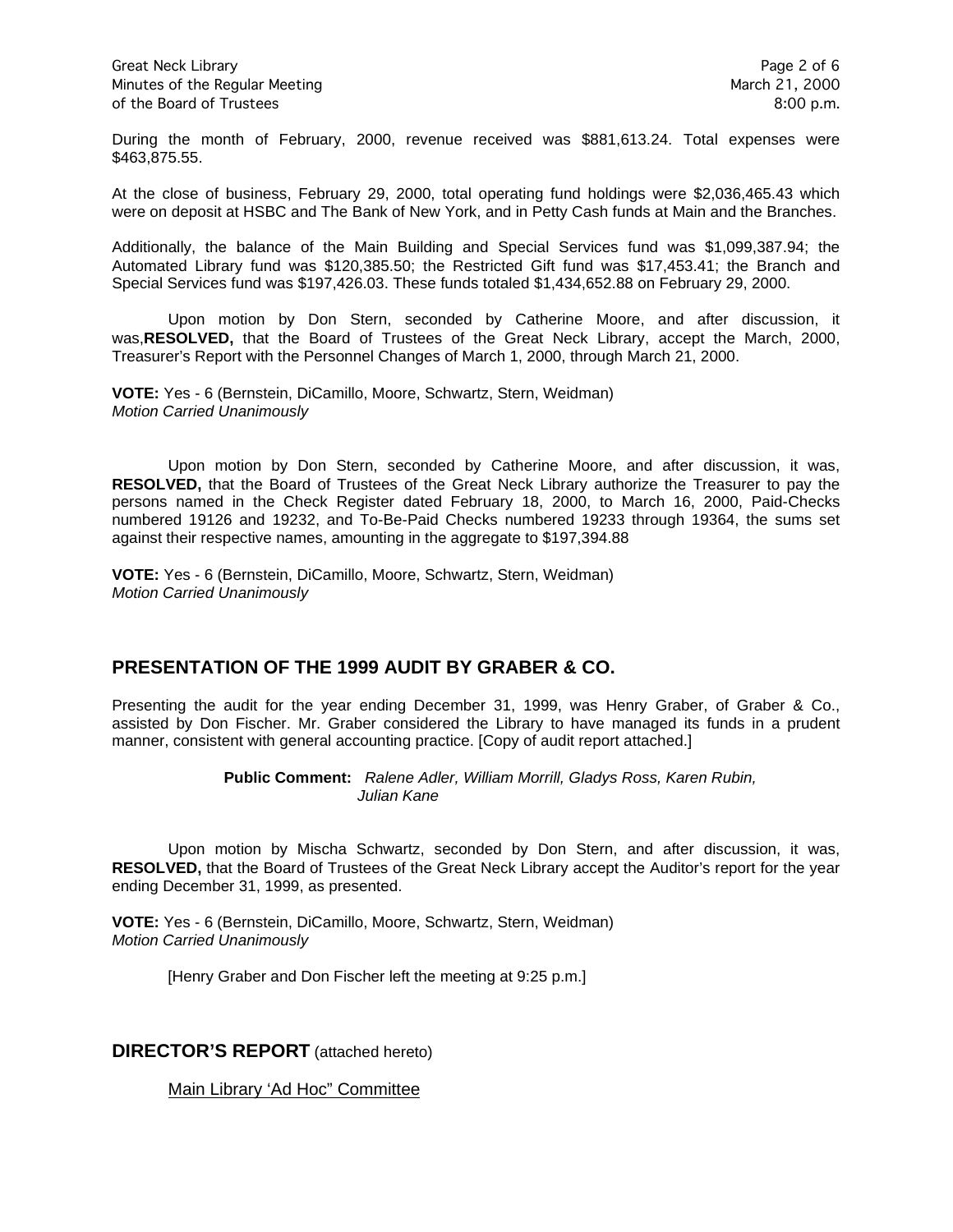Director Salita reported on the last meeting of the Main Library "Ad Hoc" Committee at which the focus group report was discussed. Architect Todd Harvey will attend the April  $12<sup>th</sup>$  committee meeting to give a preliminary report on the condition of the physical plant.

**Public Comment:** *Renée Zarin*

## **OLD BUSINESS**

#### Excessed Equipment

Upon motion by Mischa Schwartz, seconded by Elayne Bernstein**,** and after discussion, it was, **RESOLVED,** that the Board of Trustees of the Great Neck Library declare the items listed on the appended schedule excessed and authorize the director to dispose of same in an appropriate manner.

**VOTE:** Yes - 6 (Bernstein, DiCamillo, Moore, Schwartz, Stern, Weidman) *Motion Carried Unanimously*

#### Landscaping Contract

Upon motion by Elayne Bernstein, seconded by Don Stern, and after discussion, it was, **RESOLVED,** that the Board of Trustees of the Great Neck Library authorize the renewal of the L&M Ramazzotti Garden Concepts landscaping contract for the grounds of the Main Library for the 2000 season in the amount of \$11,450 as per their proposal dated March 7, 2000, to be charged to the Landscaping budget line.

#### **Public Comment:** *Stan Romaine*

**VOTE:** Yes - 5 (Bernstein, Moore, Schwartz, Stern, Weidman) No - 1 (DiCamillo) *Motion Carried* 

#### HVAC System Maintenance Contract

Upon motion by Catherine Moore, seconded by Elayne Bernstein, and after discussion, it was, **RESOLVED,** that the Board of Trustees of the Great Neck Library authorize the renewal of the County Pneumatic Controls contract for the Library's HVAC automatic control system maintenance for the period April 1, 2000, through March 31, 2001, at an annual cost of \$3,961 per their proposal dated February 18, 2000, to be charged to the Service Contract budget line.

#### **Public Comment:** *Karen Rubin*

**VOTE:** Yes - 5 (Bernstein, Moore, Schwartz, Stern, Weidman) No - 1 (DiCamillo) *Motion Carried* 

#### Computer Equipment

Upon motion by Elayne Bernstein, seconded by Catherine Moore, and after discussion, it was, **RESOLVED,** that the Board of Trustees of the Great Neck Library authorize the expenditure of \$15,583 for the purchase of one Macintosh Server G4, four Macintosh PowerMac G4, three 17" monitors, and one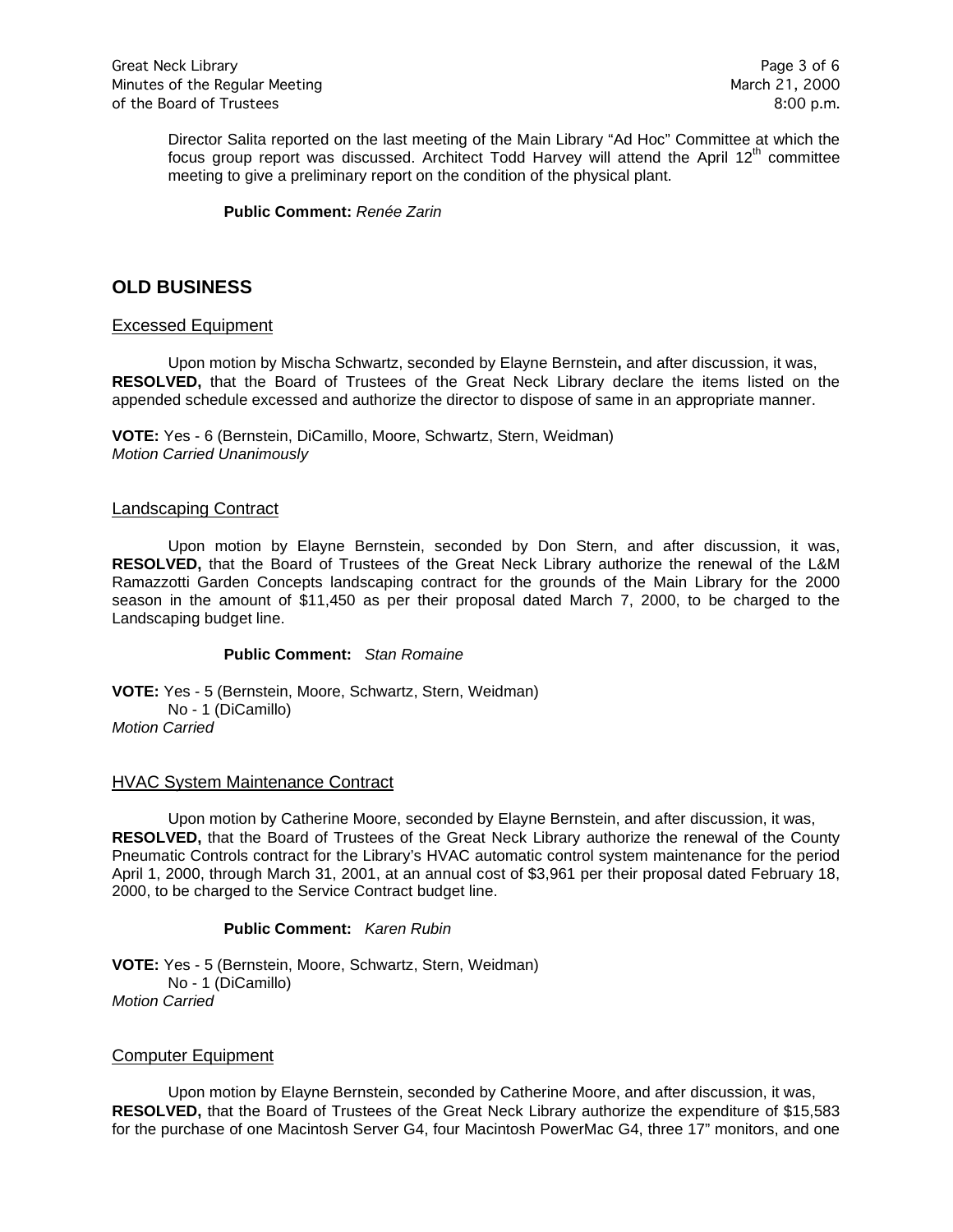laser printer from Apple Corporation under the terms of the Apple Educational Discount Program; funds to come from the Computer Hardware budget line.

**VOTE:** Yes - 6 (Bernstein, DiCamillo, Moore, Schwartz, Stern, Weidman) *Motion Carried Unanimously*

#### Emergency Lighting

Upon motion by Elayne Bernstein, seconded by Marietta DiCamillo, and after discussion, it was, **RESOLVED,** that the Board of Trustees of the Great Neck Library authorize the upgrade of the Main Library emergency light system at a cost not to exceed \$2,900, by HLM Electric per their proposal dated March 1, 2000; funds to come from the Repairs and Maintenance budget line.

**VOTE:** Yes - 6 (Bernstein, DiCamillo, Moore, Schwartz, Stern, Weidman) *Motion Carried Unanimously*

### Bylaws Amendment – Removal of Signature from Proxy

Upon motion by Mischa Schwartz, seconded by Elayne Bernstein, and after discussion, it was, **RESOLVED,** that the Board of Trustees of the Great Neck Library authorize the placement of an amendment to modify the Bylaws by removing the requirement of a signature on the proxy ballot and that said amendment appear on the ballot of the January, 2001, Annual Meeting. The current wording of Article V, G4, reads: "*Each proxy must be signed by the member and should have the name, address and library card number of the member printed thereon. However, failure to have the name of the member printed thereon will not render the proxy void if the signature is sufficiently legible to identify the member clearly."* The proposed revised wording reads: "*Each proxy envelope must be signed by the member…[remainder unchanged]."*

#### **Public Comment***: Ralene Adler, Renée Zarin, Manny Kline, William Morrill*

**VOTE:** Yes - 6 (Bernstein, DiCamillo, Moore, Schwartz, Stern, Weidman) *Motion Carried Unanimously*

## **OPEN TIME**

**Speaking were:** *Bob Sobel, Ralene Adler, William Morrill*

## **RECESS**

President Weidman called for a brief recess at 9:59 p.m.

# **RECONVENE FOR 2001 BUDGET CONSIDERATION**

The meeting was reconvened at 10:08 p.m. for consideration of the 2001 budget.